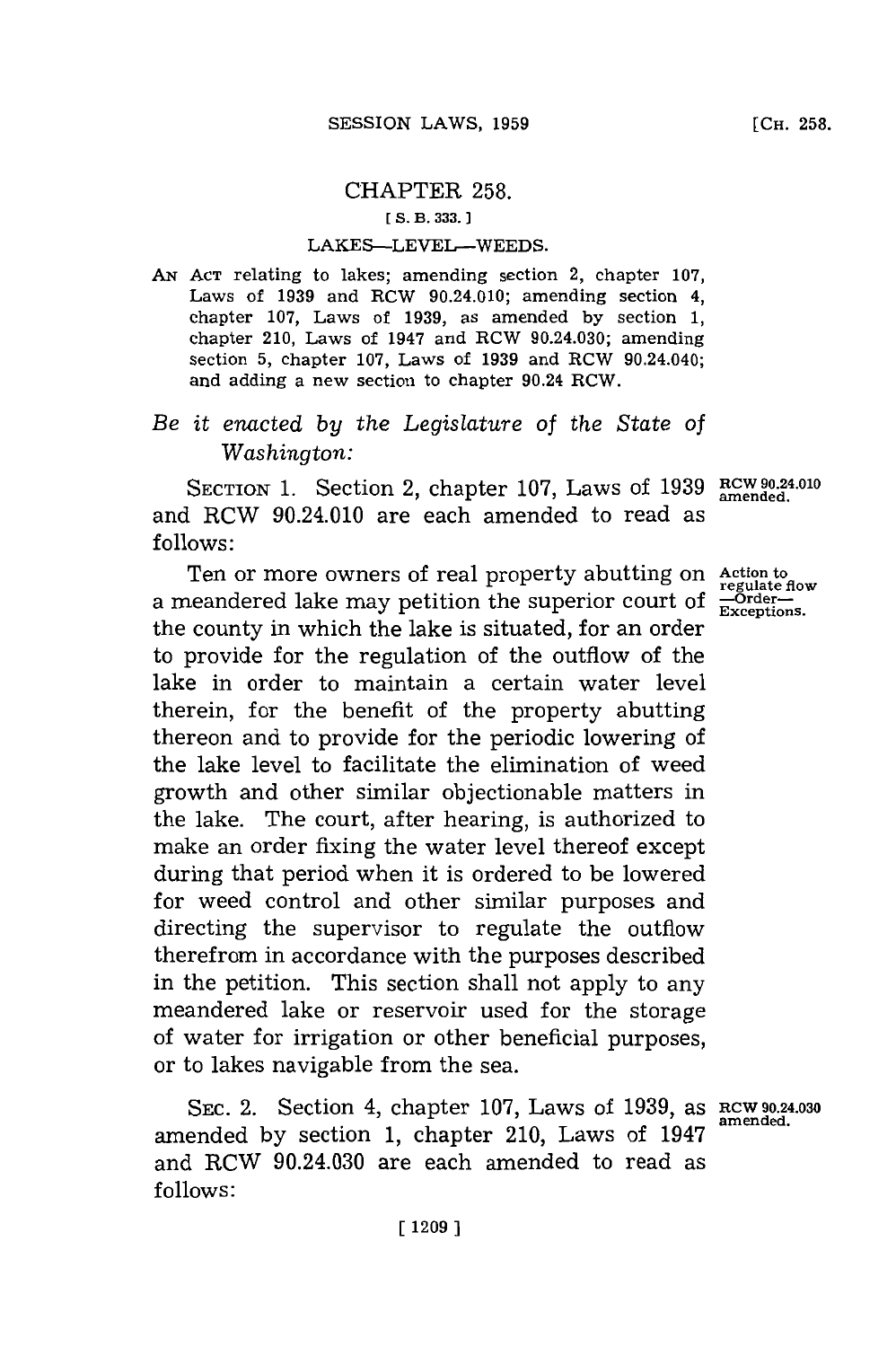Title of the The petition shall be entitled "In the matter of **Service of** *fxn* <sup>h</sup> **petition and** fxn h level of **Lake..................in . ..... .......... notice.** county, Washington," and shall be filed with the clerk of the court and a copy thereof, together with a copy of the order fixing the time for hearing the petition, shall be served on each owner of property abutting on the lake, not less than ten days before the hearing. Like copies shall also be served upon the director of fisheries and of game and the supervisor of water resources. The copy of the petition and of the order fixing time for hearing shall be served in the manner provided **by** law for the service of summons in civil actions, or in such other manner as may be prescribed **by** order of the court. For the benefit of every riparian owner abutting on a stream or river flowing from such lake, a copy of the petition and notice of hearing shall be published at least once a week for two consecutive weeks before the time set for hearing in a newspaper in each county or counties wherein located.

**RCW 90.24.040 SEC. 3.** Section **5,** chapter **107,** Laws of **<sup>1939</sup> amended.** and RCW 90.24.040 are each amended to read as **follows:**

Hearing-**Mature 19 and Alleh hearting** evidence shall be introduced in order-Court's support of the petition and all interested parties may **continuing** support of the petition and all interested parties may be heard for or against it. The court shall make findings and conclusions and enter an order granting or refusing the petition, and if the petition is granted, shall fix the water level to be maintained and direct the supervisor to regulate and control the outflow of the lake so as to properly maintain the water level so far as practicable within maximum and minimum limits when the proper control devices are installed: *Provided,* That the court may order periodic lowering of the lake level to facilitate weed control and other similar objectives: *Provided further,* That the court shall have continuing jurisdiction after a petition is once granted and shall, upon subsequent